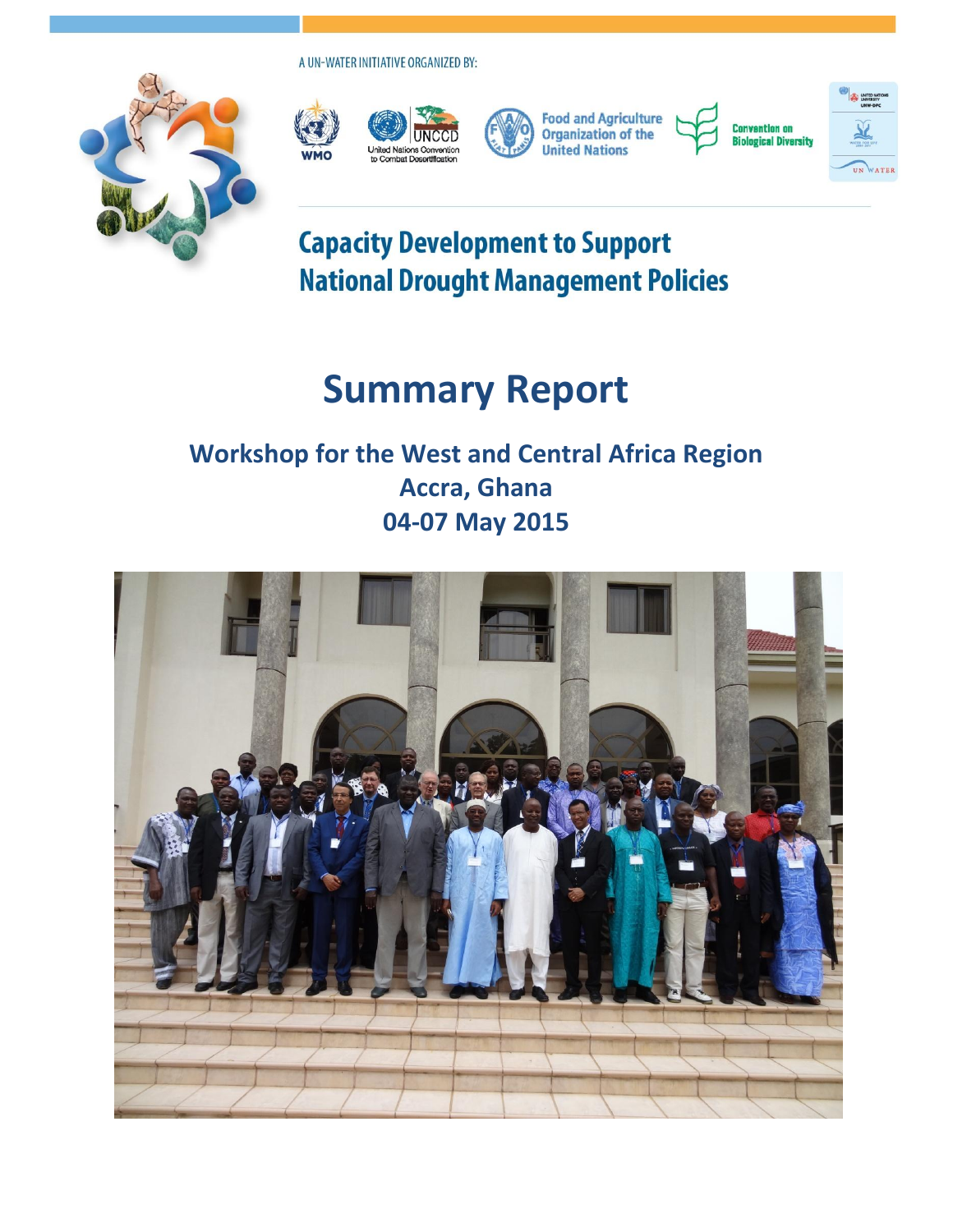#### **Background of the Initiative**

Drought affects all climatic regions. It is the world's costliest natural disaster and affects more people than any other form of natural disaster. Due to climate change and associated effects, the duration, intensity and spatial extent of droughts are expected to increase further in the coming decades.

The implementation of drought policy based on the principles of risk reduction can change a nation's approach to drought management by reducing the associated impacts. Unfortunately, to date most countries continue to pursue emergency and recovery strategies and respond only after droughts have taken their toll. Such reactive and "piecemeal" approaches are not only ineffective but also unsustainable. Proactive and "risk-based" national drought management policies and practices would greatly assist countries to build societal resilience to drought.

To this end, the World Meteorological Organization (WMO), the Food and Agriculture Organization of the United Nations (FAO), the Convention on Biological Diversity (CBD) and the United Nations Convention to Combat Desertification (UNCCD) together with the UN-Water Decade Programme on Capacity Development (UNW-DPC) have been collaborating to implement a UN-Water capacity development initiative on National Drought Management Policies (NDMP). The objective of this UN-Water initiative is to increase the capacities in developing countries and countries in transition on the development of risk-based national drought management policies. The initiative was launched by Michel Jarraud, UN-Water Chair, at the occasion of the High-level Meeting on National Drought Policy (HMNDP) held in March 2013 in Geneva, Switzerland.

Six regional workshops have been carried out since its commencement in March 2013: for the Eastern European region, from 9-11 July 2013; for Latin America and the Caribbean (LAC) region, from 4-6 December 2013; for the Asia- Pacific region, from 6-9 May 2014, for Eastern/Southern Africa region, from 5-8 August 2014; for the Near East and North Africa (NENA) region, from 17-20 November 2014 and for West and Central Africa region, the subject of the current report, which took place from 04-07 May 2015. In total, more than 170 participants from about 70 countries have participated in the workshops.

#### **Regional workshop for the West and Central Africa region (04-07 May 2015)**

Based on expressed interest, Ghana was selected to be the location of the regional workshop for the West and Central African countries. The regional workshop was hosted by the FAO regional office for Africa located in Accra, Ghana.

The sixth in a series of regional workshops, the workshop in Accra, Ghana was held from 04-07 May 2015 at the M PLAZA Hotel. It was attended by 30 representatives from countries in the West and Central Africa region: Benin, Burkina Faso, Cameroon, Cape Verde, [Côte d'Ivoire,](http://www.google.de/url?sa=t&rct=j&q=&esrc=s&frm=1&source=web&cd=8&cad=rja&uact=8&ved=0CEgQFjAH&url=http%3A%2F%2Fwww.auswaertiges-amt.de%2FDE%2FLaenderinformationen%2F00-SiHi%2FCoteDIvoireSicherheit.html&ei=4sVQVcuwNIroUoqVgdAD&usg=AFQjCNEELXiU95zmOlki364_-P_GsrGZfg&sig2=iLNDMPkiT-uOpeTkbI-0Eg&bvm=bv.92885102,d.d24) Ghana, Mali, Niger, Nigeria, Senegal, The Gambia and Togo. The participants of the workshop were primarily experts who lead the development of drought management policies at the national level and high-level policymakers as well as researchers. Workshop participants represented a wide range of sectors including agriculture, environment, meteorology and water, reflecting the interdisciplinary nature of drought. The government ministries in the above-mentioned countries were asked to nominate participants based on the following criteria: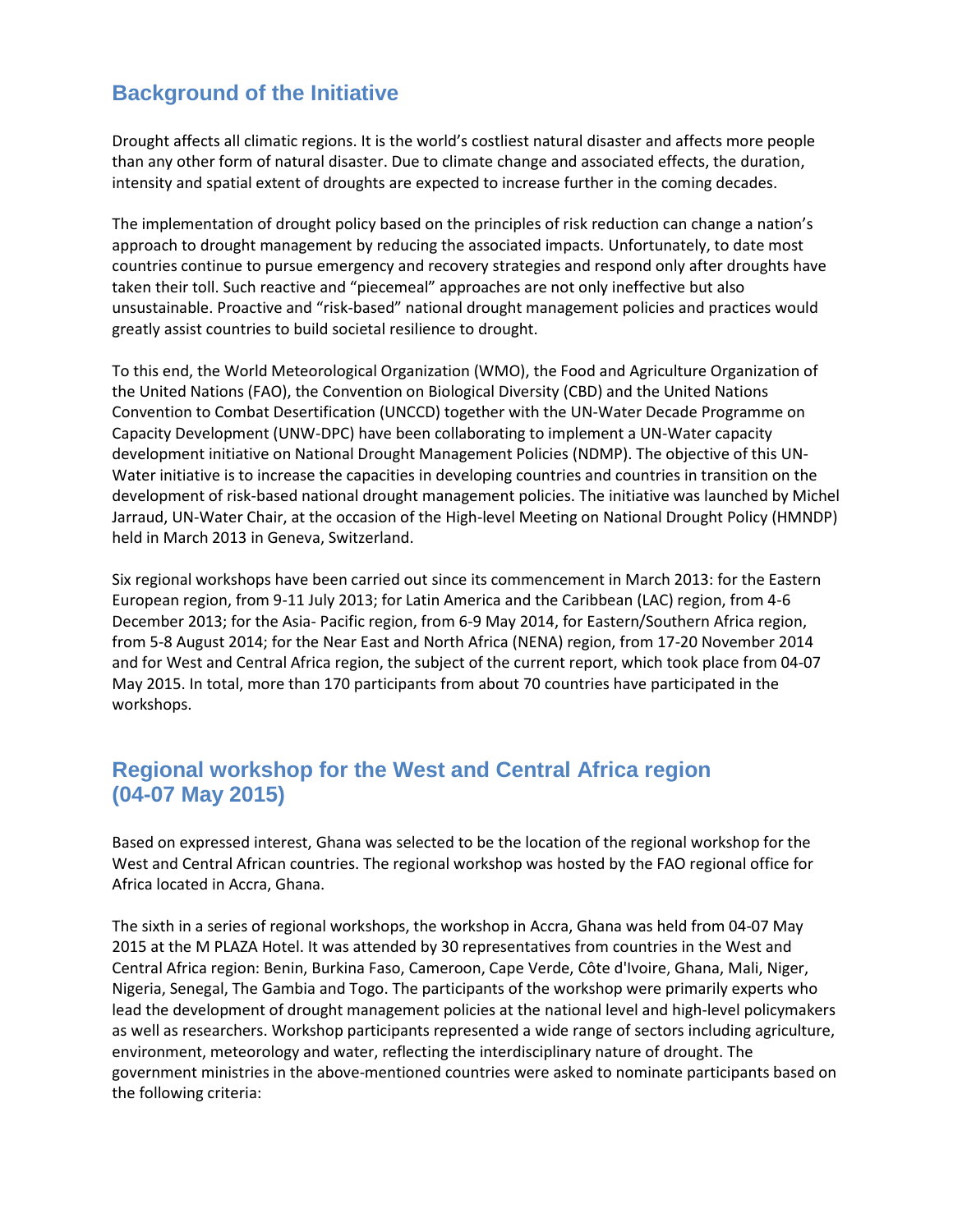- willingness and ability to produce, collectively with other country representatives, a preliminary synopsis on the status of drought and drought management in their respective countries, including existing capacities and perceived capacity needs (to be submitted before the workshop);
- ability to work jointly in multisectoral teams for organizing and coordinating a network of stakeholders at country level; and
- ability to influence policy development and contribute to subsequent activities at country level

The three and half-day workshop started with high-level opening speeches by Dr Ahmed Yakubu Alhassan, the Government of Ghana Deputy Minister of Food and Agriculture in charge of Crops and Mr Bukar Tijani, the Assistant Director-General, FAO Africa region.



In the following session, Dr Donald Wilhite, Professor at the University of Nebraska and founder of the National Drought Mitigation Center in Lincoln, USA, presented a keynote on 'Managing drought risk in a changing climate: the role of national drought policy'. A step-by-step process towards developing national drought management policies was presented. Participants were then exposed to the biodiversity aspect of drought management and the impact of drought on ecosystem services. The rest of the session was dedicated to presentations and discussions of country reports by the participants of the workshop. The country reports mainly assessed the state of the national drought management practices of the respective countries. Preparing the country reports in advance provided participants from the same countries an opportunity to work together ahead of the workshop, creating a network among the different ministries in the countries.

The sessions that followed focused on a set of key pillars of national drought management policy which fall under the following three essential areas: (i) Drought Monitoring and Early Warning Systems; (ii) Vulnerability Assessment and Drought Impacts and (iii) Mitigation and Response. As situations vary significantly from country to country, no prescriptive or stringent set of elements of a national drought policy was defined, but participants were exposed to a suite of strategies guiding the drought policy development in each country's individual and specific situation. The workshop's thematic presentations were streamlined to follow the above-mentioned three key areas. Each thematic presentation was followed by extended round table discussions in breakout groups.

The UN-Water entities engaged in this initiative were represented by Dr Mohamed Bazza (Senior Officer, FAO); Dr Robert Stefanski (Chief of Agricultural Meteorology Division, Climate and Water Department, WMO), Dr David Coates (Environmental Affairs Officer, CBD), Mr Boubacar Cisse (Programme Officer, Regional Coordination Unit for Africa, UNCCD) and Dr Daniel Tsegai (Programme Officer, UNW-DPC).